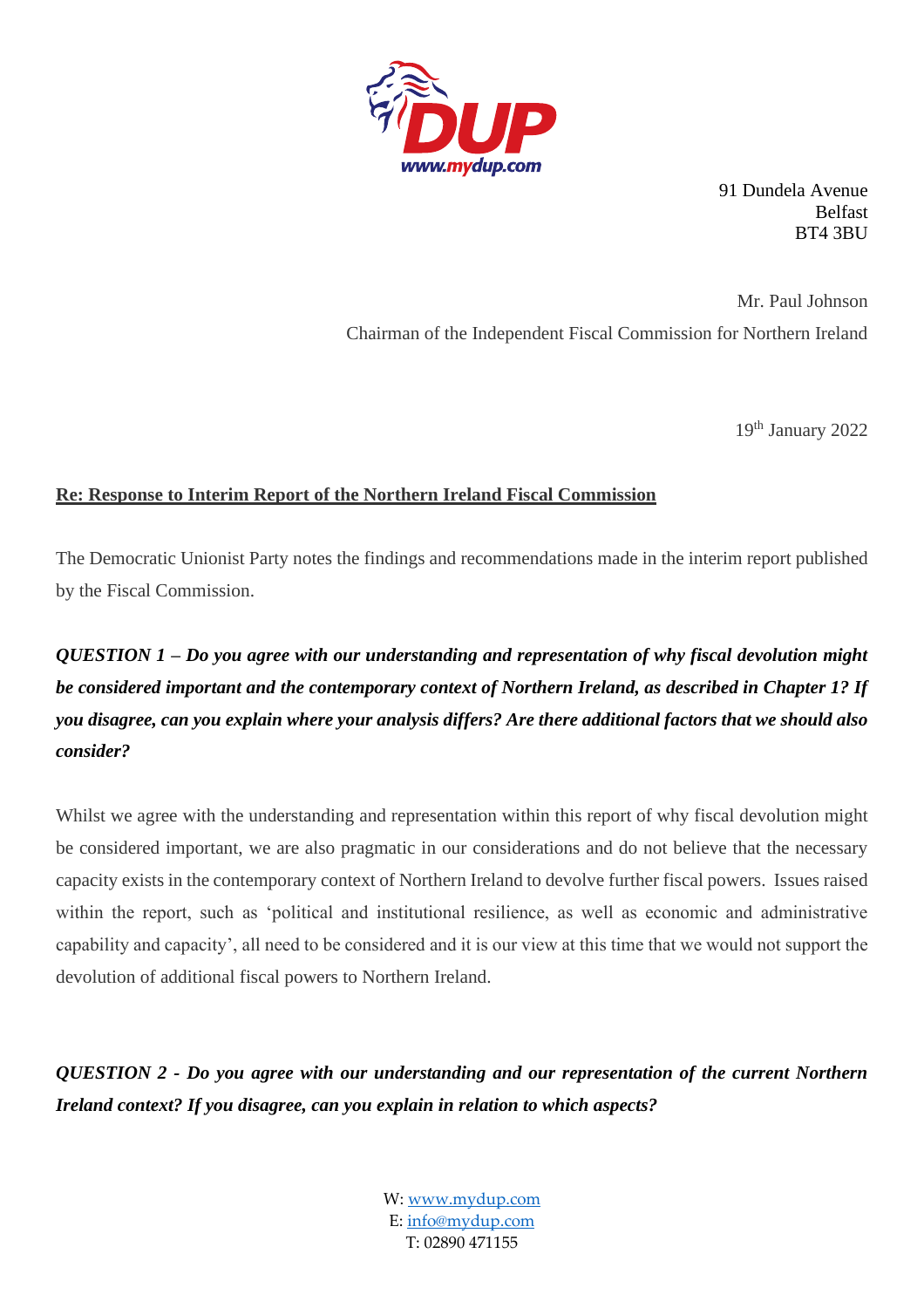We strongly agree with the statement *'…the pursuit of smaller taxes in the first instance is likely to be a more prudent and appropriate path to allow the development and embedding of capability and capacity ahead of further devolution*...'. In the current Northern Ireland context, we don't believe that the capacity is there to manage the devolution of the 'headline' taxes as described, which are fundamental to our entire economic system but there is an opportunity for some of those taxes with a greater local emphasis to test local capabilities and political capacity. There will be a cost associated with doing so but this is manageable.

## *QUESTION 3 - Do you agree with our analysis of the suitability or otherwise for devolution of the individual taxes listed in Chapter 4? If you disagree, can you explain where you own analysis may differ and how?*

As we have consistently highlighted, we believe that there are a number of fundamental weaknesses with our model of devolved government which will ultimately undermine the potential for additional fiscal powers being devolved to the Northern Ireland Executive/Assembly. It is also ironic that despite a long campaign asking for the devolution of Corporation Tax powers, which was supported by ALL the Executive parties, once this was achieved the political will was lacking to use it as a tool to stimulate our local economy. There is a need for a much greater level of stability before we should consider significant additional changes to the fiscal powers in Northern Ireland.

Whilst we recognise, as in the case of Corporation Tax, the merits of devolving certain tax-raising powers for the advantage of the devolved area, we believe that Income Tax should remain the responsibility of HM Treasury in London. We are disappointed that more has not been made with the additional Corporation Tax powers and hope that in a new mandate with a refreshed Programme for Government, this will be a key element of our economic development package.

We are content to examine the list of additional taxes and how they might be appropriately devolved to Northern Ireland. However, the cost implications around the block grant must be taken into consideration. Given the costs of the ongoing pandemic there is a great strain on local and national public finances and we would question whether this is an appropriate time to take further such fundamental change. We would prefer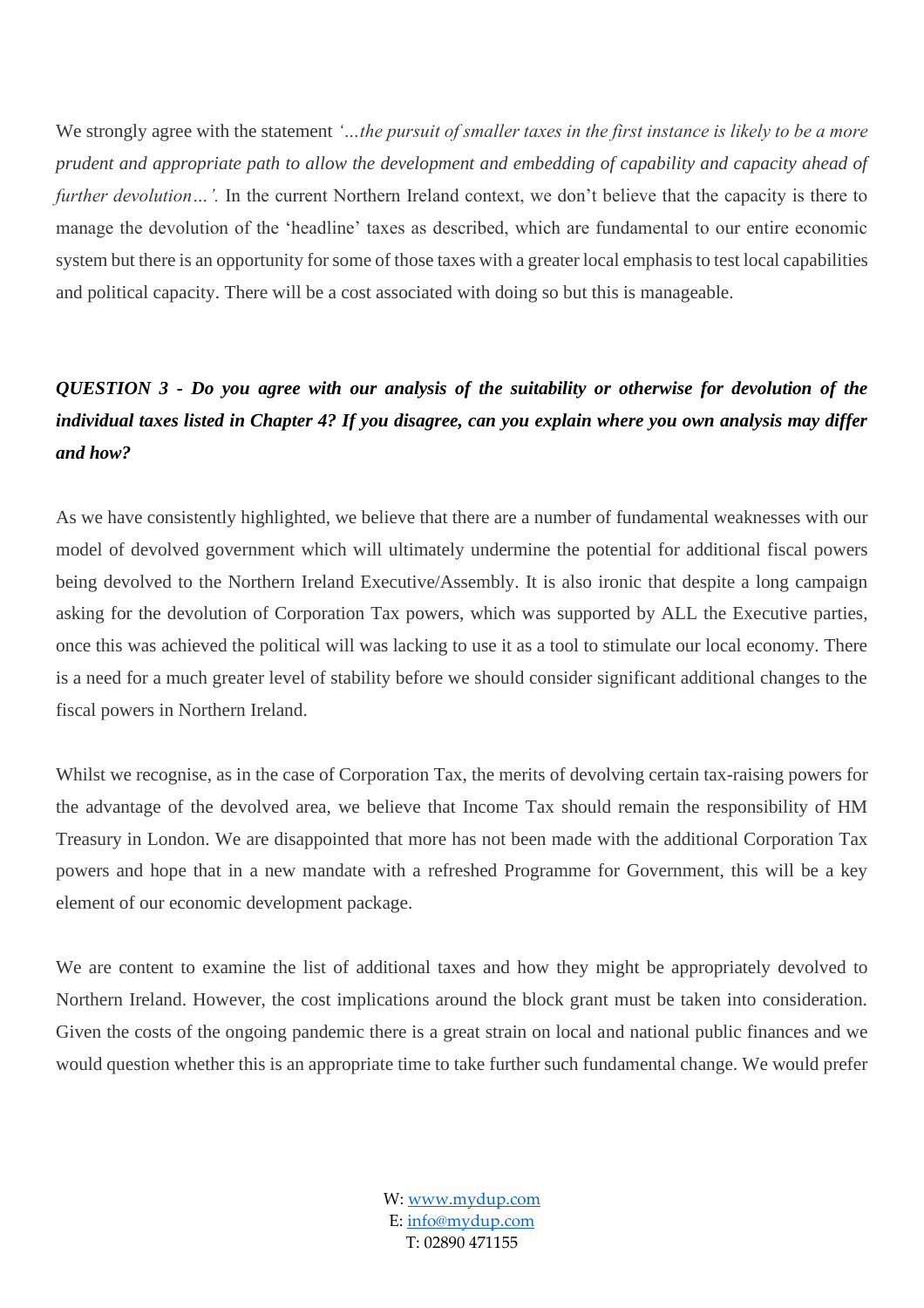a greater sense of political and financial stability to exist before fundamental changes to governance are to be considered.

*QUESTION 4 - Do you agree with our conclusions regarding the prioritisation of specific taxes to be carried forward for further consideration in the second phase of our work? If you disagree, can you explain which taxes you believe should be treated differently and why? Can you provide information which would support or detract from the potential devolution of Excise Duties to Northern Ireland?*

We do not believe that income tax should be devolved to Northern Ireland. We would question whether the administrative capacity is in place to manage what is an extremely complex and fundamental element of the taxation system.

In respect to the apprenticeship levy we wish to see a reform of this system and are willing to consider innovative proposals to make the system fairer and more effective. Whether this means having it fully devolved to Northern Ireland should certainly be part of the consideration, however the key factor must be the development of a fairer system which will provide greater support for local employers and truly benefit those who are reliant upon it.

In the case of Air Passenger Duty, we believe this should be abolished altogether by the UK Government rather than being devolved. Whilst the Chancellor has announced a future 50% cut, he should have abolished it completely immediately. It is driving up costs for those who need to travel and destroying local airports, especially in Northern Ireland where we are competing with Dublin.

In the case of the others - Fuel duty, Alcohol and tobacco duties, Stamp duty land tax and Landfill tax, we remain to be convinced of the merit of diverging from the UK system in these other cases but will give consideration as to whether there is a case to do so. We recognise the local factors which may strengthen the case for devolution but it cannot devolution for the sake of devolution. It must make fiscal sense and based on